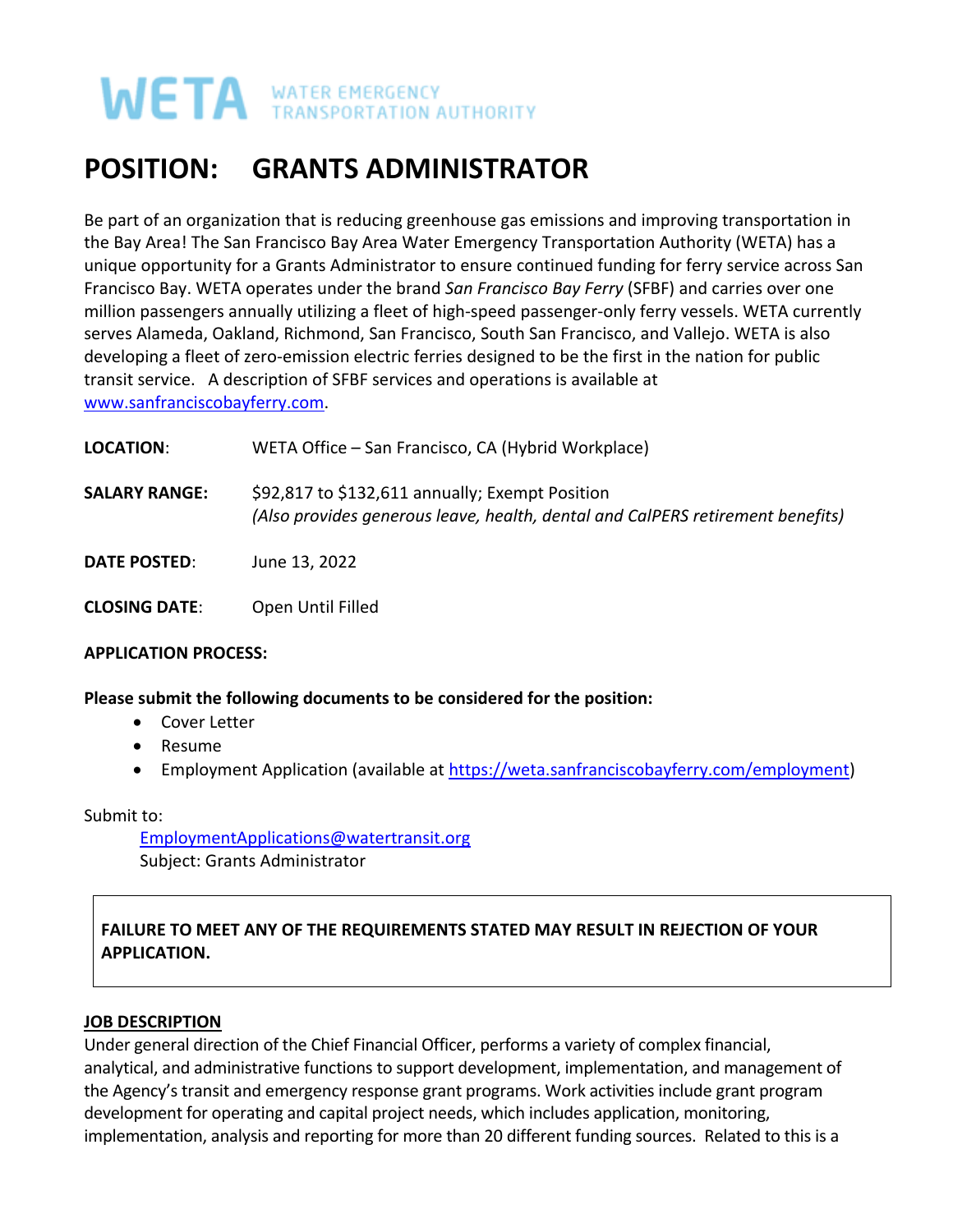# Grants Administrator

substantial role in capital project planning, long-range operating and capital planning, and emergency scenario planning. This position requires understanding of not only grant practices and principles but also basic financial management practices and principles.

## **PRIMARY RESPONSIBILITIES**

- Under general guidance from the Chief Financial Officer, plan, program, organize and implement WETA's grant program activities including researching potential grant opportunities, developing grant funding strategies; completing necessary grant programming and application materials; preparing grant related reports for the Board of Directors;
- Perform grant contract administration activities including developing grant contract documents; administering grant rules, regulations, and requirements; developing grant amendment requests; tracking project activities, and preparing project status reports for granting agencies, WETA management, and the Board of Directors
- Manage invoicing, reimbursement, and related activities for all WETA grant-funded activities and projects
- Develop and maintain multiyear funding plans and financial models following high-level independent analysis of current and potential funding sources
- Work collaboratively with Chief Financial Officer to incorporate grant funding into annual budget and short- or long-range business plans
- Assist with internal and external financial or grant-related audits and reviews of the Agency's capital, grant, fixed asset, or other related programs
- Assist Accountant in the preparation and coordination of local, state and federal financial and operating reports such as the Federal National Transit Database, Transportation Development Act claim, and State Controller's Report
- Work with project managers and accounting staff to resolve any grant, project, or budget discrepancies or issues

# **KNOWLEDGE, ABILITIES AND SKILLS**

Knowledge of:

- Federal, State, and regional transportation funding programs, regulations, and processes
- Principles and practices relating to operating and capital budgets and methods of analysis
- Complex capital cost and revenue planning and reporting
- Federal and State laws, regulations and requirements pertaining to transportation grant programs and audits

#### Ability to:

- Create, maintain, and manipulate excel spreadsheets, including the use of formulas, tables, charts and grafts
- Understand, interpret, and apply complex rules, regulations, and legal provisions governing fiscal functions and grant programs
- Speak and write effectively including ability to create narratives around proposed projects
- Identify & research issues & develop sound strategies and options for implementing solutions
- Work collaboratively in a team atmosphere as well as perform tasks independently
- Establish and maintain cooperative professional work relationships with Agency and outside partners
- Organize, prioritize, and manage multiple detailed work tasks while meeting critical deadlines
- Analyze problems, identify alternative solutions, project consequences of proposed actions, and implement recommendations in support of goals
- Be flexible and adaptable to changes